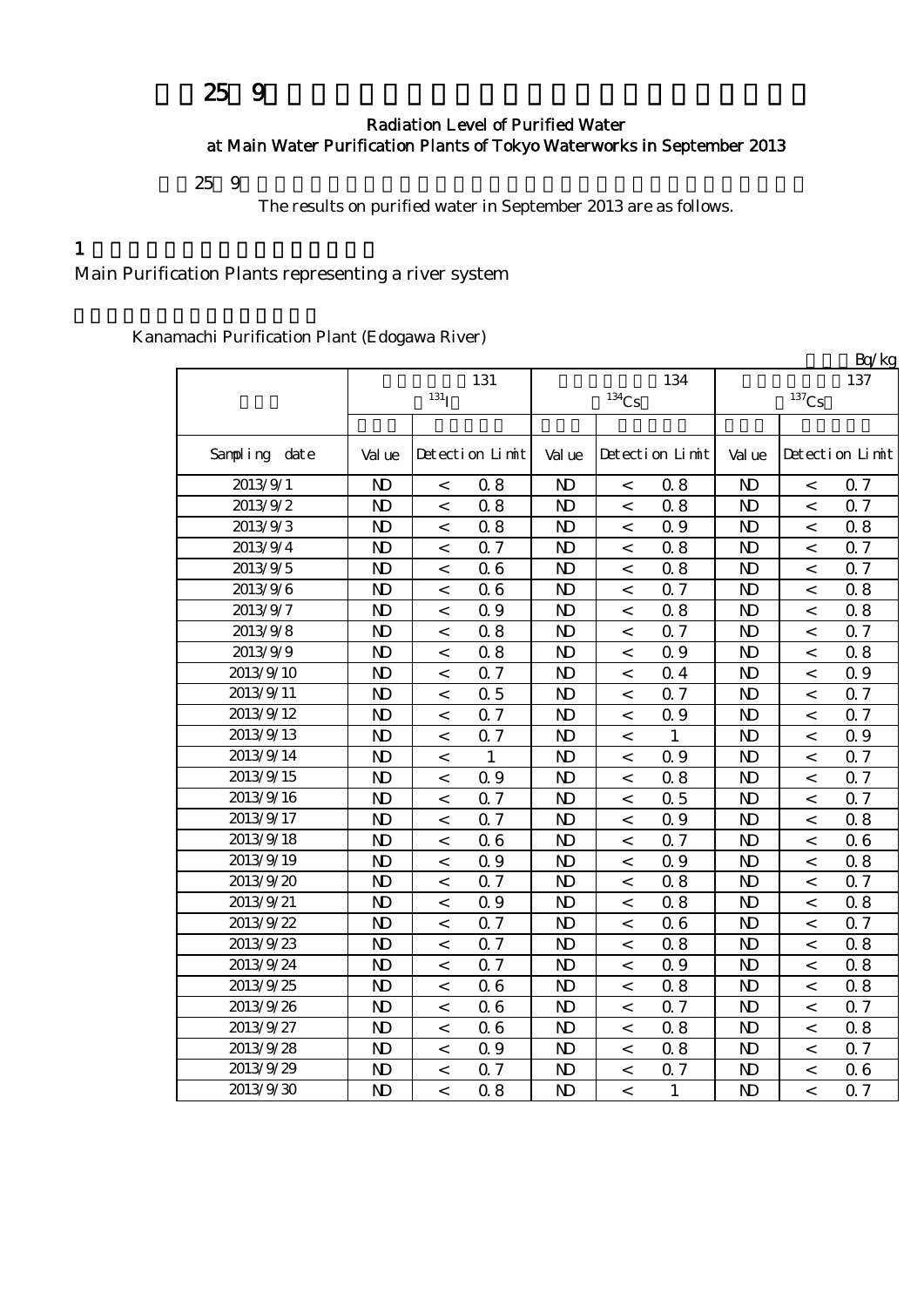### Asaka Purification Plant (Arakawa River)

|               |                  |                          |                 |                |                          |                 |                |                          | Bq/kg           |  |
|---------------|------------------|--------------------------|-----------------|----------------|--------------------------|-----------------|----------------|--------------------------|-----------------|--|
|               |                  | 131                      |                 |                | 134                      | 137             |                |                          |                 |  |
|               | 131 <sub>l</sub> |                          |                 |                | $134$ Cs                 |                 | $137$ Cs       |                          |                 |  |
|               |                  |                          |                 |                |                          |                 |                |                          |                 |  |
| Sampling date | Val ue           |                          | Detection Limit | Val ue         |                          | Detection Limit | Val ue         |                          | Detection Limit |  |
| 2013/9/1      | N <sub>D</sub>   | $\,<\,$                  | 0.7             | N <sub>D</sub> | $\,<\,$                  | 0.8             | $\mathbf{D}$   | $\,<\,$                  | 06              |  |
| 2013/9/2      | $\mathbf{D}$     | $\,<\,$                  | 0.7             | $\mathbf{D}$   | $\,<\,$                  | 0.9             | $\mathbf{N}$   | $\,<\,$                  | 0.8             |  |
| 2013/9/3      | $\mathbf{D}$     | $\lt$                    | 06              | N <sub>D</sub> | $\,<\,$                  | 0.8             | $\mathbf{D}$   | $\,<\,$                  | 0.8             |  |
| 2013/9/4      | $\mathbf{D}$     | $\lt$                    | 06              | N <sub>D</sub> | $\,<\,$                  | 0.7             | $\mathbf{N}$   | $\,<\,$                  | 06              |  |
| 2013/9/5      | $\mathbf{D}$     | $\,<\,$                  | 0.8             | N <sub>D</sub> | $\,<\,$                  | 0.8             | $\mathbf{D}$   | $\,<\,$                  | 0.8             |  |
| 2013/9/6      | $\mathbf{D}$     | $\,<\,$                  | 0.7             | N <sub>D</sub> | $\,<\,$                  | 0.8             | $\mathbf{D}$   | $\,<\,$                  | 0.8             |  |
| 2013/9/7      | $\mathbf{D}$     | $\,<\,$                  | 0.8             | N <sub>D</sub> | $\,<\,$                  | 0.8             | $\mathbf{D}$   | $\,<\,$                  | 0.9             |  |
| 2013/9/8      | $\mathbf{D}$     | $\,<\,$                  | 06              | N <sub>D</sub> | $\,<\,$                  | 0.7             | $\mathbf{D}$   | $\,<\,$                  | 0.7             |  |
| 2013/9/9      | $\mathbf{D}$     | $\,<$                    | 0.8             | N <sub>D</sub> | $\,<$                    | 0.9             | $\mathbf{N}$   | $\,<$                    | 0.7             |  |
| 2013/9/10     | $\mathbf{D}$     | $\lt$                    | 0.8             | N <sub>D</sub> | $\,<\,$                  | $\mathbf{1}$    | $\mathbf{D}$   | $\,<\,$                  | 0.9             |  |
| 2013/9/11     | $\mathbf{D}$     | $\,<\,$                  | 0.7             | N <sub>D</sub> | $\,<\,$                  | 0.6             | $\mathbf{D}$   | $\,<\,$                  | 0.8             |  |
| 2013/9/12     | $\mathbf{D}$     | $\,<\,$                  | 06              | N <sub>D</sub> | $\,<\,$                  | 0.8             | $\mathbf{D}$   | $\,<\,$                  | 0.7             |  |
| 2013/9/13     | $\mathbf{D}$     | $\,<\,$                  | 0.7             | N <sub>D</sub> | $\,<\,$                  | 0.8             | $\mathbf{D}$   | $\,<\,$                  | 06              |  |
| 2013/9/14     | $\mathbf{D}$     | $\lt$                    | 0.8             | $\mathbf{N}$   | $\lt$                    | 0.8             | $\mathbf{N}$   | $\,<\,$                  | 0.9             |  |
| 2013/9/15     | $\mathbf{D}$     | $\,<\,$                  | 0.7             | $\mathbf{N}$   | $\,<$                    | 0.6             | $\mathbf{N}$   | $\,<\,$                  | 0.5             |  |
| 2013/9/16     | $\mathbf{D}$     | $\overline{\phantom{0}}$ | 06              | N <sub>D</sub> | $\overline{\phantom{0}}$ | 0.7             | $\mathbf{D}$   | $\,<$                    | 06              |  |
| 2013/9/17     | $\mathbf{D}$     | $\,<\,$                  | 06              | N <sub>D</sub> | $\lt$                    | 0.8             | $\mathbf{N}$   | $\,<\,$                  | 0.7             |  |
| 2013/9/18     | $\mathbf{D}$     | $\,<\,$                  | 06              | $\mathbf{D}$   | $\,<\,$                  | 0.6             | $\mathbf{D}$   | $\,<\,$                  | 0.8             |  |
| 2013/9/19     | $\mathbf{D}$     | $\lt$                    | 06              | $\mathbf{D}$   | $\,<\,$                  | 0.6             | $\mathbf{N}$   | $\,<\,$                  | 0.5             |  |
| 2013/9/20     | $\mathbf{D}$     | $\,<\,$                  | 06              | $\mathbf{D}$   | $\,<\,$                  | 0.6             | $\mathbf{D}$   | $\,<\,$                  | 0.8             |  |
| 2013/9/21     | $\mathbf{D}$     | $\,<\,$                  | 0.9             | N <sub>D</sub> | $\,<\,$                  | 0.9             | $\mathbf{D}$   | $\,<\,$                  | 0.8             |  |
| 2013/9/22     | $\mathbf{D}$     | $\,<\,$                  | 06              | N <sub>D</sub> | $\,<\,$                  | 0.5             | $\mathbf{N}$   | $\,<$                    | 0.9             |  |
| 2013/9/23     | $\mathbf{D}$     | $\,<\,$                  | 0.7             | N <sub>D</sub> | $\,<\,$                  | 0.9             | $\mathbf{D}$   | $\,<\,$                  | 0.7             |  |
| 2013/9/24     | $\mathbf{D}$     | $\,<\,$                  | 06              | N <sub>D</sub> | $\,<\,$                  | 0.6             | N <sub>D</sub> | $\,<\,$                  | 0.8             |  |
| 2013/9/25     | $\mathbf{D}$     | $\,<\,$                  | 0.7             | N <sub>D</sub> | $\,<\,$                  | 0.8             | $\mathbf{D}$   | $\,<\,$                  | 0.8             |  |
| 2013/9/26     | $\mathbf{D}$     | $\,<\,$                  | 06              | N <sub>D</sub> | $\,<\,$                  | 0.7             | $\mathbf{D}$   | $\,<\,$                  | 0.7             |  |
| 2013/9/27     | $\mathbf{D}$     | $\,<\,$                  | 0.8             | N <sub>D</sub> | $\,<\,$                  | 0.7             | $\mathbf{N}$   | $\,<\,$                  | 0.9             |  |
| 2013/9/28     | $\mathbf{D}$     | $\,<\,$                  | $\mathbf{1}$    | $\mathbf{D}$   | $\,<\,$                  | 0.8             | $\mathbf{N}$   | $\,<\,$                  | 0.7             |  |
| 2013/9/29     | $\mathbf{D}$     | $\overline{\phantom{0}}$ | 06              | N <sub>D</sub> | $\,<\,$                  | 0.9             | $\mathbf{D}$   | $\overline{\phantom{a}}$ | 0.6             |  |
| 2013/9/30     | $\mathbf{D}$     | $\overline{\phantom{a}}$ | 06              | N <sub>D</sub> | $\overline{\phantom{a}}$ | 0.8             | $\mathbf{D}$   | $\overline{\phantom{a}}$ | 0.7             |  |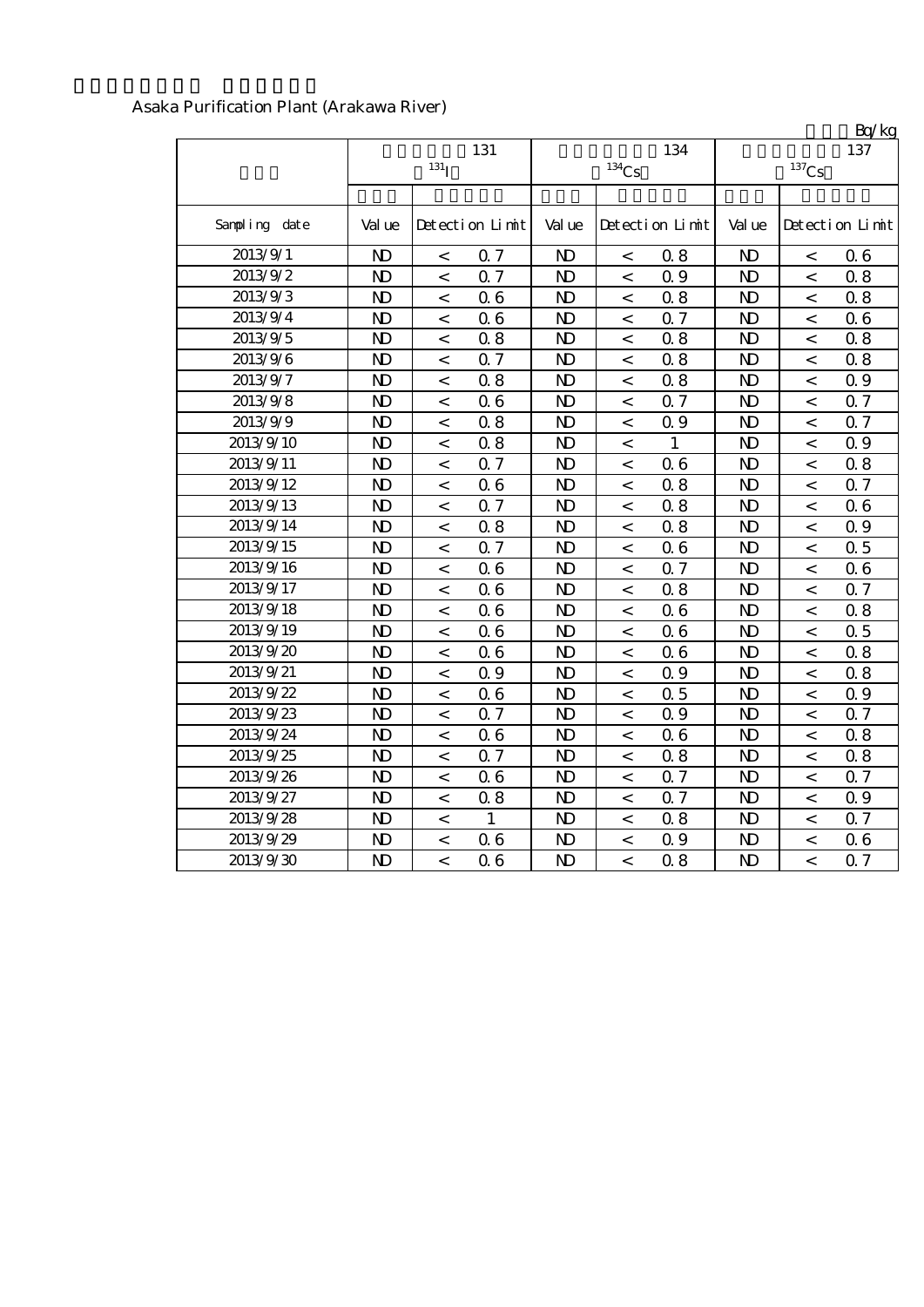| Ozaku Purification Plant (Tamagawa River) |  |
|-------------------------------------------|--|
|-------------------------------------------|--|

|               |                  |                          |                 |                |                          |                 |                     |                          | Bq/kg           |  |
|---------------|------------------|--------------------------|-----------------|----------------|--------------------------|-----------------|---------------------|--------------------------|-----------------|--|
|               |                  | 131                      |                 |                | 134                      | 137             |                     |                          |                 |  |
|               | 131 <sub>I</sub> |                          |                 |                | $134$ Cs                 |                 | $^{137}\mathrm{Cs}$ |                          |                 |  |
|               |                  |                          |                 |                |                          |                 |                     |                          |                 |  |
| Sampling date | Val ue           |                          | Detection Limit | Val ue         |                          | Detection Limit | Val ue              |                          | Detection Limit |  |
| 2013/9/1      | $\mathbf{D}$     | $\,<\,$                  | 0.7             | N <sub>D</sub> | $\,<\,$                  | 0.8             | N <sub>D</sub>      | $\,<\,$                  | 06              |  |
| 2013/9/2      | $\mathbf{D}$     | $\,<$                    | 0.7             | $\mathbf{D}$   | $\,<\,$                  | 0.7             | $\mathbf{N}$        | $\,<\,$                  | 0.7             |  |
| 2013/9/3      | $\mathbf{D}$     | $\,<\,$                  | 0.8             | $\mathbf{D}$   | $\,<\,$                  | 0.7             | N <sub>D</sub>      | $\,<\,$                  | 0.8             |  |
| 2013/9/4      | $\mathbf{D}$     | $\overline{\phantom{a}}$ | 0.8             | $\mathbf{D}$   | $\,<\,$                  | 0.8             | $\mathbf{N}$        | $\,<\,$                  | 0.8             |  |
| 2013/9/5      | N <sub>D</sub>   | $\,<\,$                  | Q 7             | $\mathbf{D}$   | $\,<\,$                  | 0.9             | N <sub>D</sub>      | $\lt$                    | 0.7             |  |
| 2013/9/6      | $\mathbf{D}$     | $\,<\,$                  | 0.8             | $\mathbf{D}$   | $\,<\,$                  | 0.8             | $\mathbf{D}$        | $\,<$                    | 0.8             |  |
| 2013/9/7      | $\mathbf{D}$     | $\,<\,$                  | 0.8             | N <sub>D</sub> | $\,<\,$                  | 0.8             | N <sub>D</sub>      | $\,<\,$                  | 0.8             |  |
| 2013/9/8      | $\mathbf{D}$     | $\,<$                    | 0.8             | $\mathbf{D}$   | $\,<$                    | 0.9             | $\mathbf{N}$        | $\,<\,$                  | Q 9             |  |
| 2013/9/9      | $\mathbf{D}$     | $\,<\,$                  | 0.7             | N <sub>D</sub> | $\,<\,$                  | 0.7             | N <sub>D</sub>      | $\,<\,$                  | 0.7             |  |
| 2013/9/10     | $\mathbf{D}$     | $\,<\,$                  | 0.7             | N <sub>D</sub> | $\,<\,$                  | 0.8             | $\mathbf{N}$        | $\,<\,$                  | 0.7             |  |
| 2013/9/11     | $\mathbf{D}$     | $\,<\,$                  | 06              | $\mathbf{D}$   | $\,<\,$                  | 0.7             | $\mathbf{D}$        | $\,<\,$                  | 0.5             |  |
| 2013/9/12     | $\mathbf{D}$     | $\,<\,$                  | 0.7             | $\mathbf{D}$   | $\,<$                    | 0.7             | $\mathbf{D}$        | $\,<\,$                  | Q 9             |  |
| 2013/9/13     | $\mathbf{D}$     | $\,<\,$                  | 06              | $\mathbf{D}$   | $\,<\,$                  | 0.8             | N <sub>D</sub>      | $\,<\,$                  | 0.8             |  |
| 2013/9/14     | N <sub>D</sub>   | $\,<\,$                  | 0.8             | $\mathbf{D}$   | $\,<\,$                  | 0.5             | $\mathbf{D}$        | $\,<\,$                  | 0.7             |  |
| 2013/9/15     | $\mathbf{D}$     | $\,<\,$                  | 0.7             | $\mathbf{D}$   | $\overline{\phantom{a}}$ | 0.7             | $\mathbf{N}$        | $\overline{a}$           | 06              |  |
| 2013/9/16     | N <sub>D</sub>   | $\lt$                    | 06              | $\mathbf{D}$   | $\,<\,$                  | 0.8             | $\mathbf{D}$        | $\,<\,$                  | 0.7             |  |
| 2013/9/17     | $\mathbf{D}$     | $\,<\,$                  | 0.7             | $\mathbf{D}$   | $\,<\,$                  | 0.7             | $\mathbf{N}$        | $\,<\,$                  | 0.7             |  |
| 2013/9/18     | $\mathbf{D}$     | $\,<\,$                  | 06              | $\mathbf{D}$   | $\,<\,$                  | 0.7             | $\mathbf{D}$        | $\overline{\phantom{a}}$ | 0.7             |  |
| 2013/9/19     | $\mathbf{D}$     | $\,<\,$                  | 0.7             | $\mathbf{D}$   | $\,<\,$                  | 0.6             | $\mathbf{D}$        | $\,<\,$                  | 0.7             |  |
| 2013/9/20     | $\mathbf{D}$     | $\,<\,$                  | 0.8             | $\mathbf{D}$   | $\,<\,$                  | 0.6             | $\mathbf{N}$        | $\,<\,$                  | 0.9             |  |
| 2013/9/21     | $\mathbf{D}$     | $\,<\,$                  | 0.9             | $\mathbf{D}$   | $\,<\,$                  | 0.7             | N <sub>D</sub>      | $\,<\,$                  | 0.8             |  |
| 2013/9/22     | $\mathbf{D}$     | $\,<\,$                  | 0.8             | $\mathbf{D}$   | $\,<\,$                  | 0.8             | $\mathbf{D}$        | $\,<\,$                  | 0.9             |  |
| 2013/9/23     | $\mathbf{D}$     | $\,<\,$                  | 0.7             | $\mathbf{D}$   | $\,<\,$                  | 0.8             | N <sub>D</sub>      | $\,<\,$                  | 0.8             |  |
| 2013/9/24     | $\mathbf{D}$     | $\,<\,$                  | 06              | $\mathbf{D}$   | $\,<\,$                  | 0.7             | $\mathbf{D}$        | $\,<\,$                  | 0.7             |  |
| 2013/9/25     | $\mathbf{D}$     | $\,<\,$                  | 06              | $\mathbf{D}$   | $\,<\,$                  | 0.8             | $\mathbf{N}$        | $\,<\,$                  | 06              |  |
| 2013/9/26     | $\mathbf{D}$     | $\,<\,$                  | 06              | $\mathbf{D}$   | $\,<\,$                  | 0.7             | $\mathbf{N}$        | $\,<\,$                  | 0.8             |  |
| 2013/9/27     | $\mathbf{D}$     | $\overline{\phantom{a}}$ | 0.8             | $\mathbf{D}$   | $\,<\,$                  | 0.9             | $\mathbf{D}$        | $\,<\,$                  | 0.8             |  |
| 2013/9/28     | $\mathbf{D}$     | $\,<\,$                  | 0.8             | $\mathbf{D}$   | $\,<\,$                  | 0.8             | $\mathbf{N}$        | $\,<\,$                  | 0.8             |  |
| 2013/9/29     | $\mathbf{D}$     | $\,<\,$                  | 06              | $\mathbf{D}$   | $\,<\,$                  | 0.7             | $\mathbf{D}$        | $\,<\,$                  | 0.7             |  |
| 2013/9/30     | N <sub>D</sub>   | $\lt$                    | 06              | $\mathbf{D}$   | $\lt$                    | 0.7             | $\mathbf{D}$        | $\lt$                    | 0.8             |  |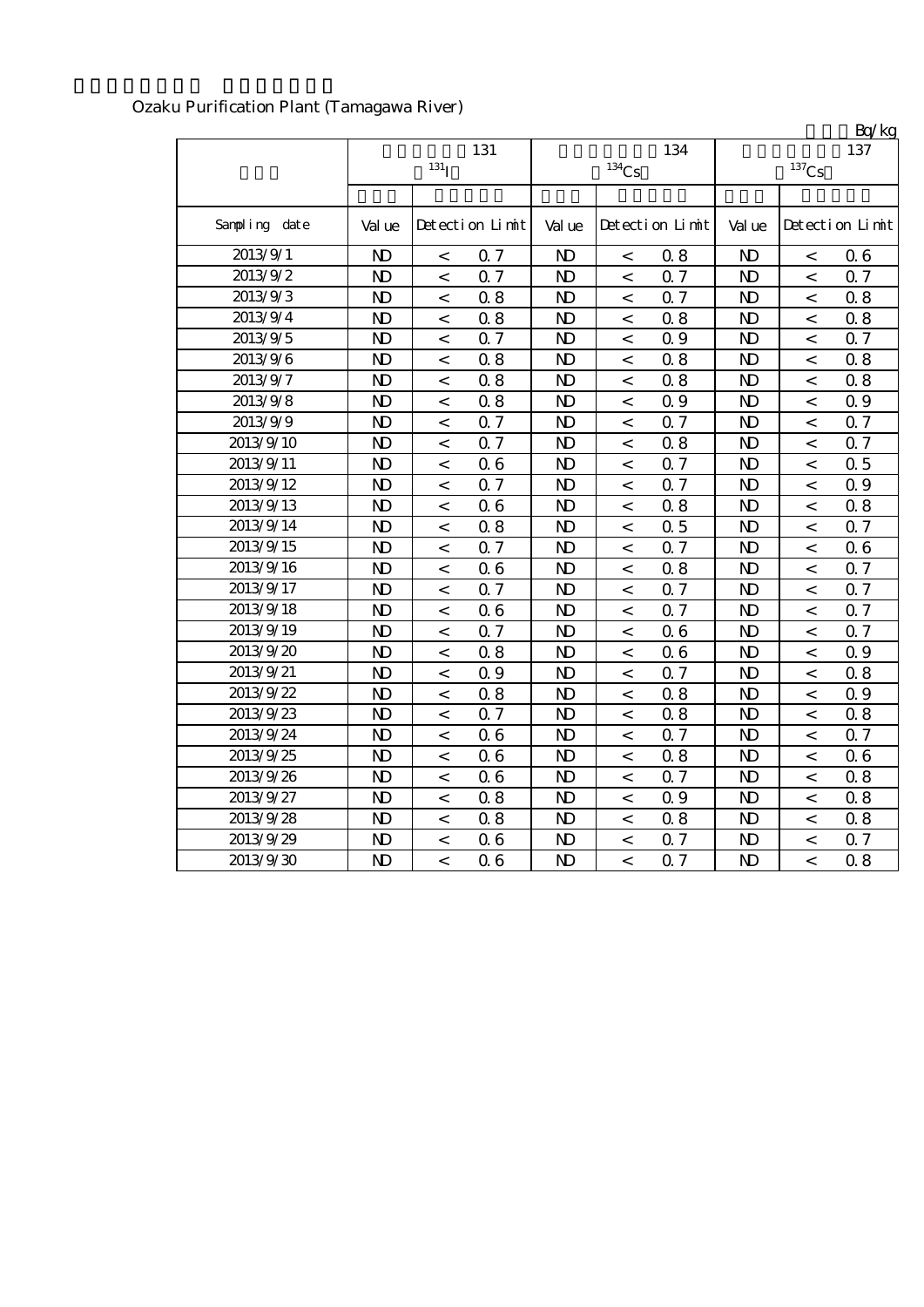|               |                |                          |                 |                |                          |                 |                |                          | Bq/kg           |
|---------------|----------------|--------------------------|-----------------|----------------|--------------------------|-----------------|----------------|--------------------------|-----------------|
|               |                |                          | 131             |                |                          | 134             |                |                          | 137             |
|               |                | 131 <sub>T</sub>         |                 |                | $^{134}\mathrm{Cs}$      |                 |                | $^{137}\mathrm{Cs}$      |                 |
|               |                |                          |                 |                |                          |                 |                |                          |                 |
| Sampling date | Val ue         |                          | Detection Limit | Val ue         |                          | Detection Limit | Val ue         |                          | Detection Limit |
| 2013/9/1      | N <sub>D</sub> | $\,<\,$                  | 0.8             | $\mathbf{D}$   | $\,<\,$                  | 0.8             | $\mathbf{N}$   | $\,<\,$                  | 0.7             |
| 2013/9/2      | $\mathbf{D}$   | $\,<\,$                  | 0.7             | $\mathbf{D}$   | $\,<\,$                  | 0.9             | $\mathbf{N}$   | $\,<\,$                  | Q 9             |
| 2013/9/3      | $\mathbf{D}$   | $\,<\,$                  | 0.7             | $\mathbf{D}$   | $\,<\,$                  | $\mathbf{1}$    | $\mathbf{N}$   | $\,<\,$                  | 0.9             |
| 2013/9/4      | $\mathbf{D}$   | $\,<\,$                  | 0.5             | N <sub>D</sub> | $\,<\,$                  | 0.9             | $\mathbf{D}$   | $\,<\,$                  | Q 7             |
| 2013/9/5      | $\mathbf{D}$   | $\,<\,$                  | 06              | $\mathbf{D}$   | $\,<\,$                  | 0.6             | $\mathbf{D}$   | $\,<\,$                  | Q 7             |
| 2013/9/6      | N <sub>D</sub> | $\overline{\phantom{a}}$ | 06              | $\mathbf{D}$   | $\lt$                    | 0.4             | $\mathbf{N}$   | $\overline{\phantom{a}}$ | 06              |
| 2013/9/7      | $\mathbf{D}$   | $\,<\,$                  | 0.7             | $\mathbf{D}$   | $\,<\,$                  | 0.7             | $\mathbf{N}$   | $\,<\,$                  | Q 7             |
| 2013/9/8      | N <sub>D</sub> | $\,<\,$                  | 06              | N <sub>D</sub> | $\,<\,$                  | 0.8             | N <sub>D</sub> | $\lt$                    | 0.8             |
| 2013/9/9      | $\mathbf{D}$   | $\,<\,$                  | 0.7             | $\mathbf{D}$   | $\,<\,$                  | 0.7             | $\mathbf{N}$   | $\,<\,$                  | 0.5             |
| 2013/9/10     | $\mathbf{D}$   | $\,<\,$                  | 0.8             | $\mathbf{D}$   | $\,<$                    | 0.8             | $\mathbf{N}$   | $\,<\,$                  | 0.8             |
| 2013/9/11     | $\mathbf{D}$   | $\overline{\phantom{a}}$ | 0.8             | N <sub>D</sub> | $\lt$                    | 0.7             | $\mathbf{D}$   | $\,<\,$                  | 0.8             |
| 2013/9/12     | $\mathbf{D}$   | $\,<\,$                  | 0.8             | N <sub>D</sub> | $\,<\,$                  | 0.8             | $\mathbf{D}$   | $\,<\,$                  | Q 9             |
| 2013/9/13     | $\mathbf{D}$   | $\,<\,$                  | 0.5             | N <sub>D</sub> | $\,<\,$                  | 0.7             | $\mathbf{N}$   | $\,<\,$                  | 0.8             |
| 2013/9/14     | $\mathbf{D}$   | $\,<\,$                  | 0.8             | $\mathbf{D}$   | $\,<\,$                  | 0.8             | $\mathbf{N}$   | $\,<\,$                  | 0.7             |
| 2013/9/15     | $\mathbf{D}$   | $\,<\,$                  | 0.8             | N <sub>D</sub> | $\,<\,$                  | 0.8             | $\mathbf{N}$   | $\,<\,$                  | 0.9             |
| 2013/9/16     | $\mathbf{D}$   | $\,<\,$                  | 0.8             | $\mathbf{D}$   | $\overline{\phantom{a}}$ | 0.9             | $\mathbf{N}$   | $\,<\,$                  | 0.7             |
| 2013/9/17     | N <sub>D</sub> | $\overline{\phantom{a}}$ | 0.7             | $\mathbf{D}$   | $\lt$                    | 0.9             | N <sub>D</sub> | $\,<$                    | Q 7             |
| 2013/9/18     | $\mathbf{D}$   | $\,<\,$                  | 06              | $\mathbf{D}$   | $\,<\,$                  | 0.7             | $\mathbf{N}$   | $\,<\,$                  | Q 7             |
| 2013/9/19     | $\mathbf{D}$   | $\,<\,$                  | 06              | $\mathbf{N}$   | $\prec$                  | 0.8             | $\mathbf{N}$   | $\,<\,$                  | 06              |
| 2013/9/20     | $\mathbf{D}$   | $\,<\,$                  | 0.7             | $\mathbf{D}$   | $\,<\,$                  | 0.6             | $\mathbf{D}$   | $\,<\,$                  | 06              |
| 2013/9/21     | $\mathbf{D}$   | $\,<\,$                  | 0.8             | $\mathbf{D}$   | $\lt$                    | 0.4             | $\mathbf{N}$   | $\,<\,$                  | 06              |
| 2013/9/22     | $\mathbf{D}$   | $\,<\,$                  | 0.9             | N <sub>D</sub> | $\,<\,$                  | 0.8             | $\mathbf{N}$   | $\,<\,$                  | 0.9             |
| 2013/9/23     | $\mathbf{D}$   | $\,<\,$                  | 06              | N <sub>D</sub> | $\,<\,$                  | 0.8             | $\mathbf{D}$   | $\,<\,$                  | 0.7             |
| 2013/9/24     | $\mathbf{D}$   | $\,<\,$                  | 0.8             | $\mathbf{D}$   | $\,<\,$                  | 0.8             | $\mathbf{D}$   | $\,<\,$                  | 0.8             |
| 2013/9/25     | $\mathbf{D}$   | $\,<\,$                  | 0.7             | $\mathbf{D}$   | $\,<\,$                  | 0.8             | $\mathbf{N}$   | $\,<\,$                  | 0.7             |
| 2013/9/26     | $\mathbf{D}$   | $\,<\,$                  | 0.8             | $\mathbf{D}$   | $\,<\,$                  | 0.9             | $\mathbf{N}$   | $\,<\,$                  | 0.8             |
| 2013/9/27     | $\mathbf{D}$   | $\overline{\phantom{a}}$ | 06              | $\mathbf{D}$   | $\,<\,$                  | 0.8             | $\mathbf{D}$   | $\,<\,$                  | 0.5             |
| 2013/9/28     | $\mathbf{D}$   | $\,<\,$                  | 06              | $\mathbf{D}$   | $\overline{\phantom{a}}$ | 0.7             | $\mathbf{N}$   | $\,<\,$                  | 0.8             |
| 2013/9/29     | $\mathbf{D}$   | $\prec$                  | 0.5             | $\mathbf{D}$   | $\lt$                    | 0.7             | $\mathbf{D}$   | $\,<\,$                  | 0.7             |
| 2013/9/30     | N <sub>D</sub> | $\overline{a}$           | 06              | $\mathbf{N}$   | $\overline{a}$           | 0.7             | $\mathbf{D}$   | $\overline{\phantom{a}}$ | 0.7             |

# Higashi-murayama Purification Plant (Tamagawa Arakawa River)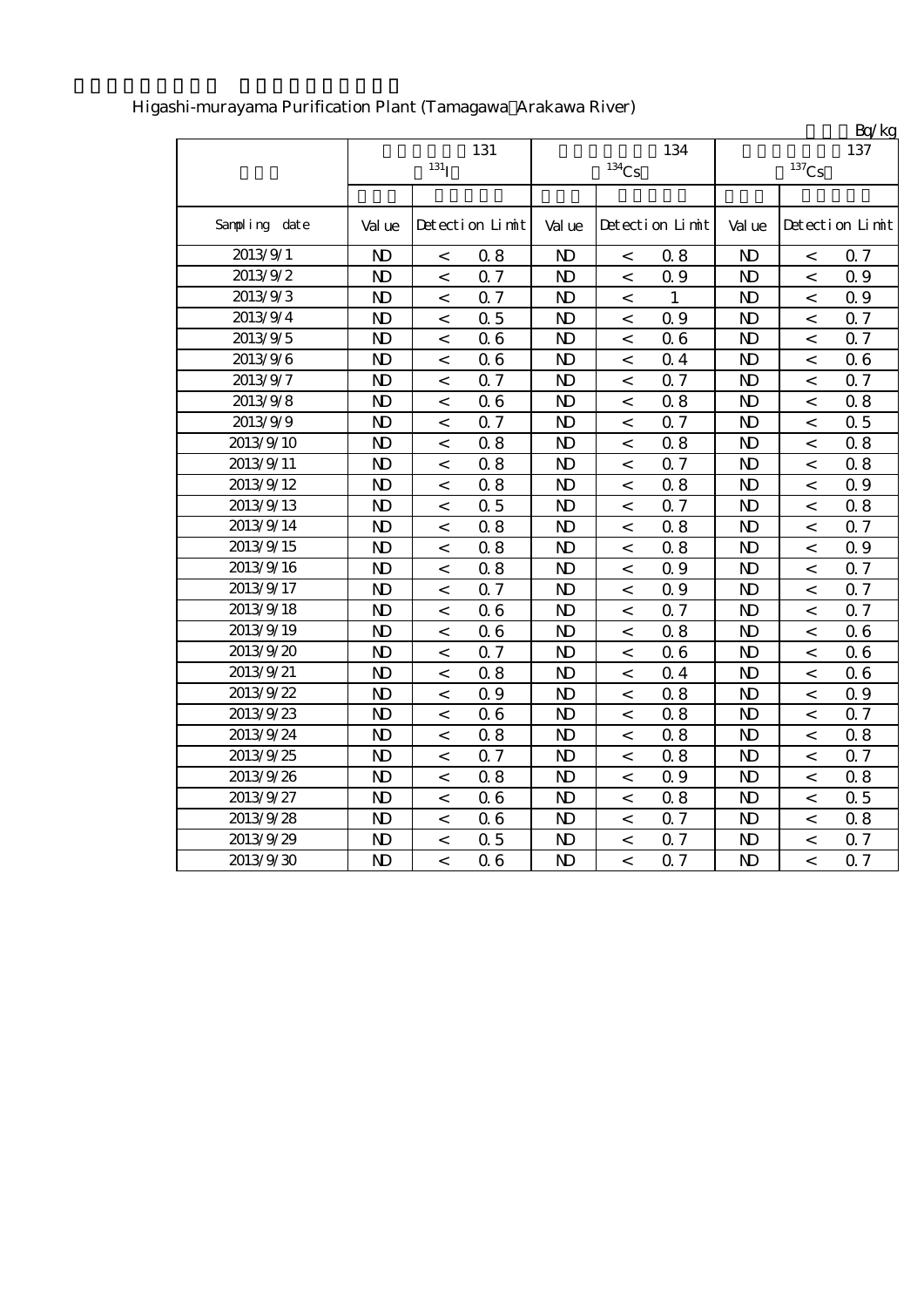|               |                |                          |                 |                |                          |                 |                     |                          | Bq/kg           |  |
|---------------|----------------|--------------------------|-----------------|----------------|--------------------------|-----------------|---------------------|--------------------------|-----------------|--|
|               |                |                          | 131             |                |                          | 134             | 137                 |                          |                 |  |
|               |                | 131 <sub>l</sub>         |                 |                | $^{134}\mathrm{Cs}$      |                 | $^{137}\mathrm{Cs}$ |                          |                 |  |
|               |                |                          |                 |                |                          |                 |                     |                          |                 |  |
| Sampling date | Val ue         |                          | Detection Limit | Val ue         |                          | Detection Limit | Val ue              |                          | Detection Limit |  |
| 2013/9/1      | N <sub>D</sub> | $\,<\,$                  | 0.7             | N <sub>D</sub> | $\,<\,$                  | 0.7             | N <sub>D</sub>      | $\,<\,$                  | 0.9             |  |
| 2013/9/2      | $\mathbf{D}$   | $\,<\,$                  | 06              | N <sub>D</sub> | $\,<\,$                  | 0.6             | $\mathbf{N}$        | $\,<\,$                  | 0.8             |  |
| 2013/9/3      | $\mathbf{D}$   | $\lt$                    | 06              | N <sub>D</sub> | $\,<\,$                  | 0.5             | $\mathbf{D}$        | $\overline{\phantom{a}}$ | 06              |  |
| 2013/9/4      | $\mathbf{N}$   | $\overline{\phantom{a}}$ | 0.8             | N <sub>D</sub> | $\,<\,$                  | 0.8             | N <sub>D</sub>      | $\overline{\phantom{a}}$ | 0.7             |  |
| 2013/9/5      | $\mathbf{D}$   | $\,<\,$                  | 0.8             | N <sub>D</sub> | $\,<\,$                  | 0.8             | $\mathbf{D}$        | $\,<\,$                  | 0.8             |  |
| 2013/9/6      | $\mathbf{D}$   | $\,<\,$                  | 0.7             | N <sub>D</sub> | $\,<\,$                  | 0.9             | $\mathbf{N}$        | $\,<\,$                  | 0.7             |  |
| 2013/9/7      | $\mathbf{D}$   | $\,<\,$                  | 0.7             | N <sub>D</sub> | $\,<\,$                  | 0.8             | $\mathbf{N}$        | $\,<\,$                  | 06              |  |
| 2013/9/8      | $\mathbf{D}$   | $\,<\,$                  | 0.7             | N <sub>D</sub> | $\,<\,$                  | 0.8             | $\mathbf{D}$        | $\,<\,$                  | 0.7             |  |
| 2013/9/9      | $\mathbf{D}$   | $\,<\,$                  | 06              | N <sub>D</sub> | $\,<\,$                  | 0.8             | $\mathbf{N}$        | $\,<\,$                  | 06              |  |
| 2013/9/10     | $\mathbf{N}$   | $\,<\,$                  | 06              | N <sub>D</sub> | $\lt$                    | 0.7             | $\mathbf{N}$        | $\,<\,$                  | 0.8             |  |
| 2013/9/11     | $\mathbf{D}$   | $\lt$                    | 06              | N <sub>D</sub> | $\,<\,$                  | 0.6             | $\mathbf{D}$        | $\,<\,$                  | 0.7             |  |
| 2013/9/12     | $\mathbf{D}$   | $\,<\,$                  | 06              | N <sub>D</sub> | $\,<\,$                  | 0.7             | $\mathbf{N}$        | $\,<\,$                  | 06              |  |
| 2013/9/13     | $\mathbf{D}$   | $\,<\,$                  | 0.8             | N <sub>D</sub> | $\,<\,$                  | $\mathbf{1}$    | $\mathbf{N}$        | $\,<\,$                  | 06              |  |
| 2013/9/14     | $\mathbf{D}$   | $\overline{\phantom{0}}$ | 0.9             | N <sub>D</sub> | $\overline{\phantom{0}}$ | 0.8             | $\mathbf{D}$        | $\,<$                    | 06              |  |
| 2013/9/15     | $\mathbf{D}$   | $\lt$                    | Q 9             | N <sub>D</sub> | $\lt$                    | 0.8             | $\mathbf{D}$        | $\,<\,$                  | 06              |  |
| 2013/9/16     | $\mathbf{D}$   | $\,<\,$                  | 0.7             | N <sub>D</sub> | $\,<\,$                  | 0.9             | $\mathbf{N}$        | $\,<\,$                  | 0.8             |  |
| 2013/9/17     | $\mathbf{D}$   | $\,<\,$                  | Q 7             | N <sub>D</sub> | $\,<\,$                  | 0.9             | $\mathbf{N}$        | $\,<\,$                  | 0.7             |  |
| 2013/9/18     | $\mathbf{D}$   | $\lt$                    | 06              | N <sub>D</sub> | $\,<\,$                  | 0.7             | $\mathbf{N}$        | $\,<\,$                  | 0.8             |  |
| 2013/9/19     | $\mathbf{D}$   | $\,<\,$                  | Q 7             | N <sub>D</sub> | $\,<\,$                  | 0.8             | $\mathbf{D}$        | $\,<\,$                  | 0.7             |  |
| 2013/9/20     | $\mathbf{D}$   | $\,<\,$                  | 0.7             | $\mathbf{N}$   | $\,<\,$                  | 0.7             | $\mathbf{N}$        | $\,<\,$                  | 0.7             |  |
| 2013/9/21     | N <sub>D</sub> | $\,<\,$                  | 0.7             | N <sub>D</sub> | $\,<\,$                  | 0.7             | N <sub>D</sub>      | $\,<\,$                  | 0.8             |  |
| 2013/9/22     | $\mathbf{D}$   | $\,<\,$                  | 0.7             | N <sub>D</sub> | $\,<\,$                  | 0.6             | $\mathbf{D}$        | $\,<\,$                  | Q 7             |  |
| 2013/9/23     | $\mathbf{D}$   | $\lt$                    | 06              | N <sub>D</sub> | $\,<\,$                  | 0.7             | $\mathbf{D}$        | $\lt$                    | 0.7             |  |
| 2013/9/24     | $\mathbf{D}$   | $\lt$                    | 0.7             | N <sub>D</sub> | $\,<\,$                  | 0.9             | $\mathbf{N}$        | $\,<\,$                  | 0.9             |  |
| 2013/9/25     | $\mathbf{D}$   | $\,<\,$                  | 0.8             | N <sub>D</sub> | $\,<\,$                  | 0.8             | $\mathbf{D}$        | $\,<\,$                  | Q 9             |  |
| 2013/9/26     | $\mathbf{D}$   | $\,<\,$                  | 06              | N <sub>D</sub> | $\,<\,$                  | 0.7             | $\mathbf{D}$        | $\,<\,$                  | 0.8             |  |
| 2013/9/27     | $\mathbf{D}$   | $\,<\,$                  | Q 7             | $\mathbf{D}$   | $\,<\,$                  | 0.8             | $\mathbf{N}$        | $\,<\,$                  | 0.7             |  |
| 2013/9/28     | $\mathbf{D}$   | $\,<\,$                  | 0.9             | N <sub>D</sub> | $\,<\,$                  | 0.9             | $\mathbf{N}$        | $\,<\,$                  | 0.8             |  |
| 2013/9/29     | $\mathbf{D}$   | $\,<\,$                  | 0.8             | N <sub>D</sub> | $\,<\,$                  | 0.8             | $\mathbf{D}$        | $\,<\,$                  | 0.8             |  |
| 2013/9/30     | $\mathbf{D}$   | $\overline{\phantom{a}}$ | 0.8             | N <sub>D</sub> | $\overline{\phantom{a}}$ | 0.8             | $\mathbf{D}$        | $\overline{a}$           | 0.8             |  |

# Nagasawa Purification Plant (Sagamigawa River)